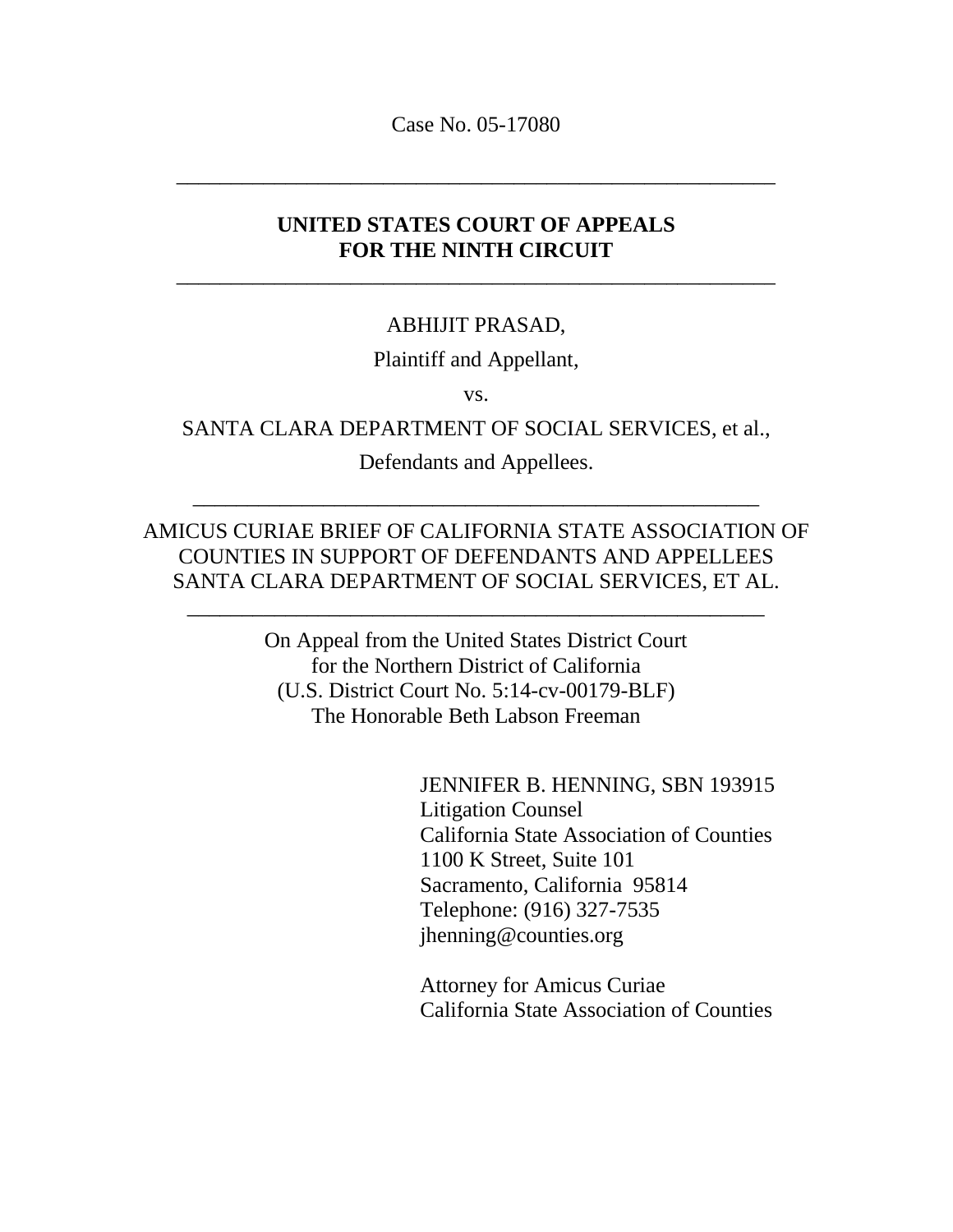# **TABLE OF CONTENTS**

| I.                                                                                                                                              |
|-------------------------------------------------------------------------------------------------------------------------------------------------|
|                                                                                                                                                 |
| A. The Case Management System Is Designed To Assist Social Workers;<br>It Is Not A List To Be Checked Prior To Granting A License, Legal Right, |
| B. The Case Management System Is A Closed And Confidential System 4                                                                             |
| C. The Information In The Case Management System Is Used For<br><b>Investigatory And Case Management Purposes And Thus Does Not</b>             |
| D. The Material Contained In The Case Management System Does Not                                                                                |
| Ш.                                                                                                                                              |
|                                                                                                                                                 |
|                                                                                                                                                 |
|                                                                                                                                                 |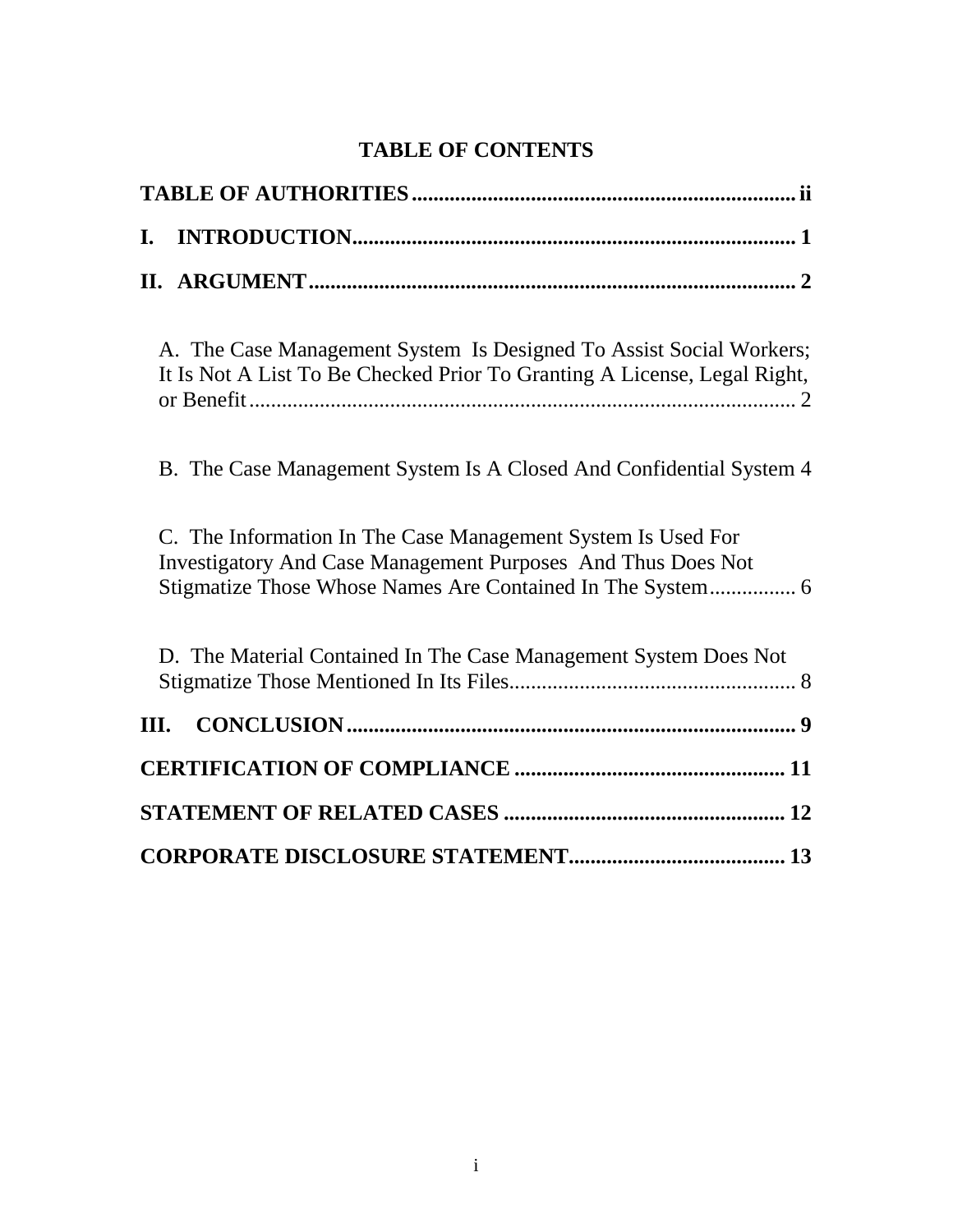# **TABLE OF AUTHORITIES**

| <b>Cases</b>                                                           |  |
|------------------------------------------------------------------------|--|
| Humphries v. County of Los Angeles (9th Cir. 2009) 554 F.3d 1170  2    |  |
|                                                                        |  |
| <b>Statutes</b>                                                        |  |
|                                                                        |  |
|                                                                        |  |
|                                                                        |  |
| <b>Other Authorities</b>                                               |  |
|                                                                        |  |
| California Structured Decision Making System Policy and Procedures     |  |
| Child Welfare Services Automation Study, April 16, 2012 at p. I-3  8   |  |
| Los Angeles County DCFS, Child Welfare Policy Manual, 0500-501.20      |  |
| Orange Cnty. Grand Jury, CACI: Child Abuse Central Index: Guilty Until |  |
|                                                                        |  |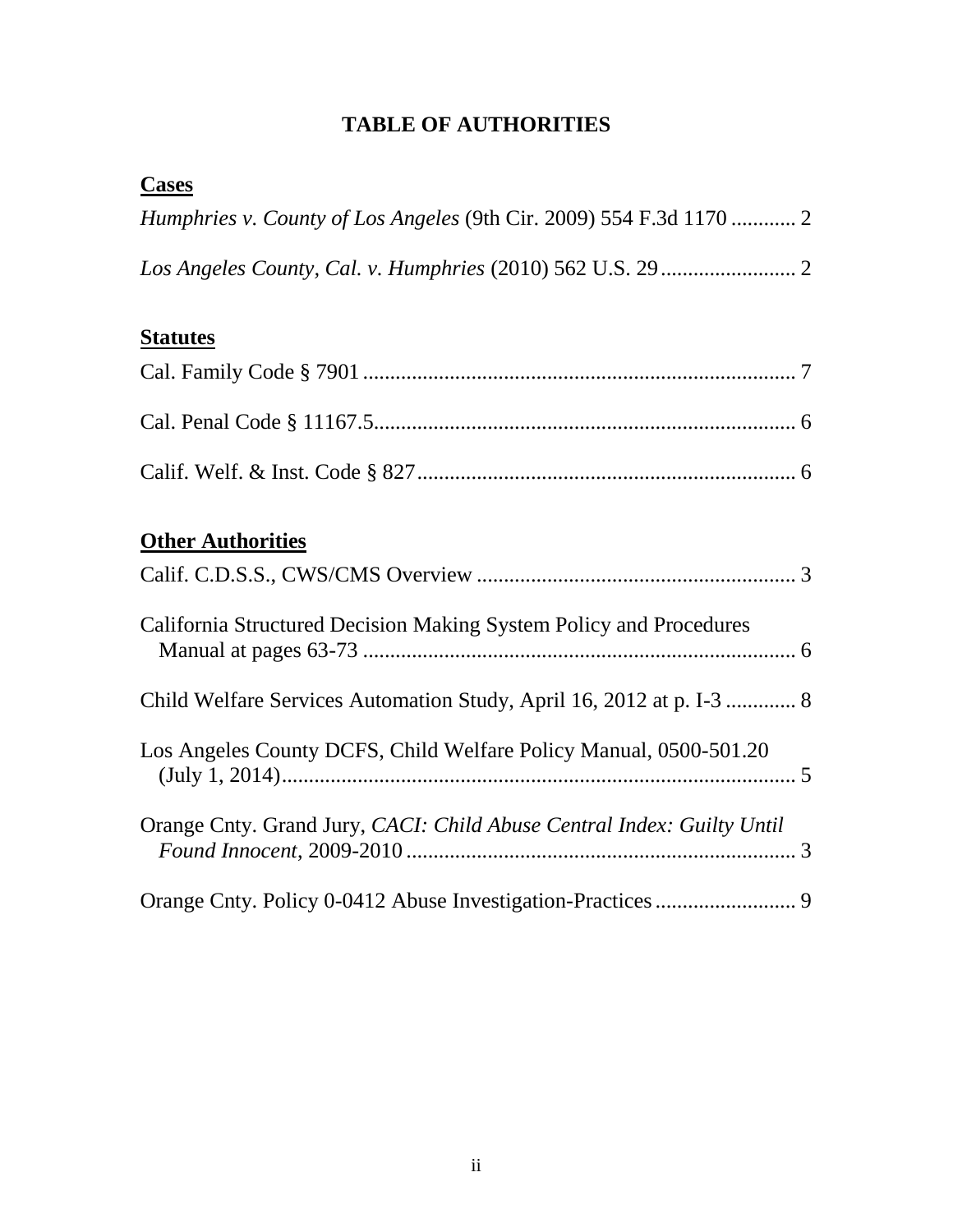### **I. INTRODUCTION**

In an attempt to show that the "stigma plus" test is met in this case, Appellant portrays the Child Welfare Services/Case Management System (Case Management System) as akin to, if not worse than, the Child Abuse Central Index (Child Abuse Index) in its ability to stigmatize and deprive innocent parties of rights and subject them to public opprobrium. In fact, the Case Management System was created to assist social workers in managing their cases so that they may most effectively protect and support the children and families they serve. In recognition of the confidential information the Case Management System contains, access to it is difficult to obtain and subject to many restrictions. There are also policies in place that guide social workers in assessing and using data contained in the Case Management System. The appearance of information in the Case Management System does not give rise to a stigma-plus injury that triggers a due process right to a hearing.

 $//$ 

- $///$
- $///$
- / / /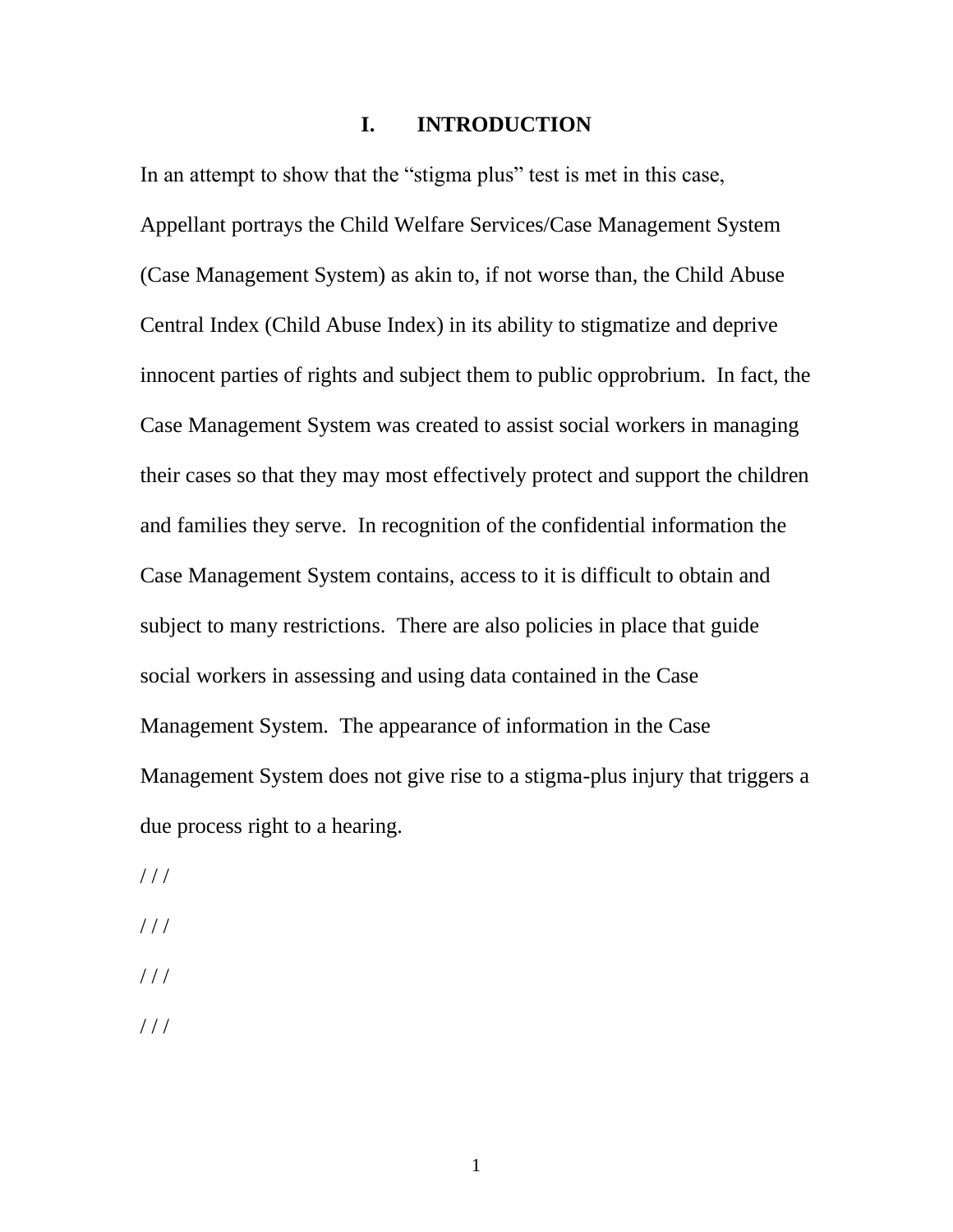#### II. ARGUMENT

## A. The Case Management System Is Designed To Assist Social Workers; It Is Not A List To Be Checked Prior To Granting A License, Legal Right, or Benefit

There are profound differences between being listed in the Child Abuse Index and having your name and identifying information contained in a Case Management System file. As another panel of this Court noted: "The mere maintenance of such investigatory files apart from the CACI does not raise concerns under the Due Process Clause. What California has done [in creating the Child Abuse Index] is not just maintain a central investigatory file, but attach legal consequences to the mere listing in such files. Once California effectively required agencies to consult the CACI before issuing licenses, the CACI ceased to be a mere investigatory tool. *The fact of listing on the CACI became, in substance, a judgment against those listed.*" *Humphries v. County of Los Angeles* (9th Cir. 2009) 554 F.3d 1170, 1201, as amended (Jan. 30, 2009) rev'd and remanded sub nom. *Los Angeles County, Cal. v. Humphries* (2010) 562 U.S. 29, emphasis added. In other words, the Child Abuse Index is used by employers or organizations that have interaction with children to protect children from individuals who might pose a risk, or to aid in the investigation of child abuse. *See generally,*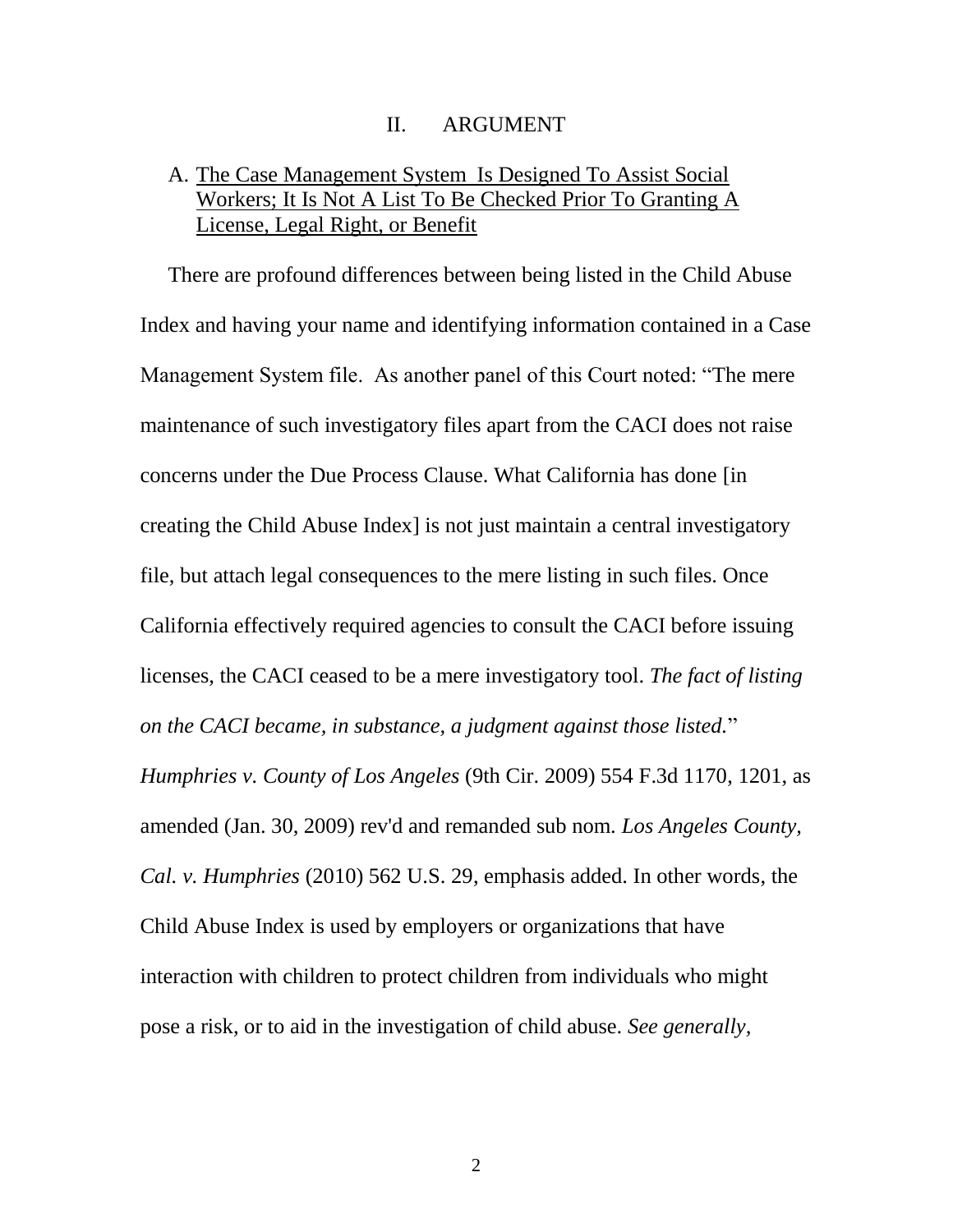Orange Cnty. Grand Jury, *CACI: Child Abuse Central Index: Guilty Until Found Innocent*, 2009-2010. 1

The Case Management System is a horse of a different color. Unlike the Child Abuse Index, it is not a stigmatizing index or a judgment against an individual. It is a system designed to assist social workers in performing their jobs and to manage their cases. It "is designed so caseworkers can move through the application, performing work in the sequence that is most appropriate. The application allows caseworkers to open and track cases through the components of the Case Management System program. The system assists caseworkers in recording client demographics, contacts, services delivered, and placement information. The system also enables caseworkers to record and update assessments, create and maintain case plans, and manage the placement of children in the appropriate foster homes or facilities. The system will generate and manage many forms associated with a client or case. The application also collects data for the purposes of State, county, and federal reporting." Calif. C.D.S.S., CWS/CMS Overview.<sup>2</sup>

<sup>&</sup>lt;sup>1</sup> Available at [http://www.ocgrandjury.org/pdfs/child-abuse/child](http://www.ocgrandjury.org/pdfs/child-abuse/child-abuse-report.pdf)[abuse-report.pdf](http://www.ocgrandjury.org/pdfs/child-abuse/child-abuse-report.pdf) (last visited July 23, 2015.)

<sup>2</sup> Available at<http://www.childsworld.ca.gov/PG1328.htm> (last visited July 23, 2015.)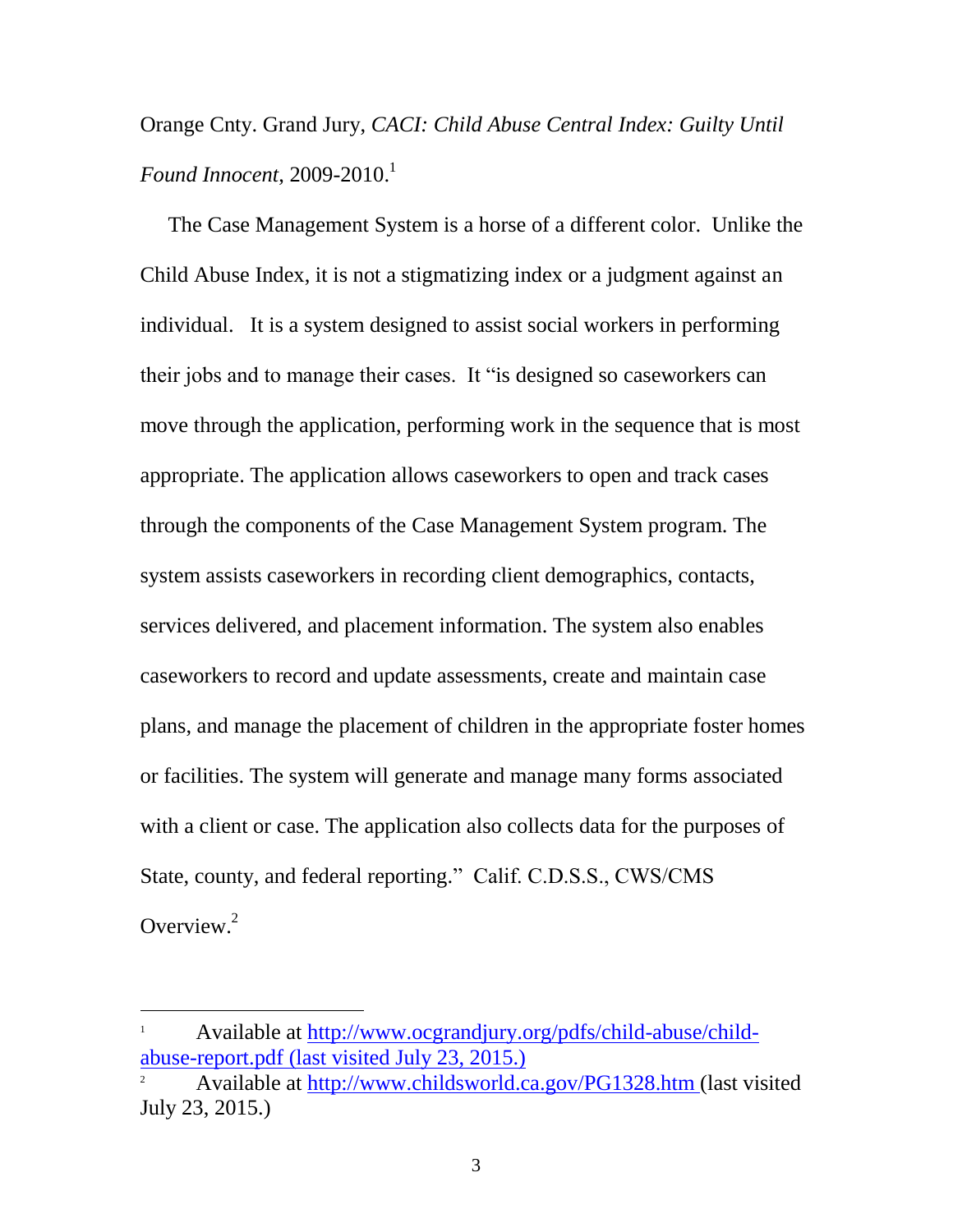The purpose of the Child Welfare system is to protect those who are among the most vulnerable in our society. The Case Management System is a tool designed to assist counties in managing a complex area with many moving parts and numerous state and federal requirements. For instance, reviewing prior contacts can help a social worker assess for any risk that they might encounter when making an in-person contact or assess the urgency needed in responding to the reported child abuse report. Additionally, there are numerous reporting requirements and audits that necessitate a complete and computerized system. As noted by the District Court, Appellant has failed to show that his privacy interests were so affected by the information contained in the Case Management System as to have a right to demand its removal. [ER 11: 9-14.]

### B. The Case Management System Is A Closed And Confidential System

The need for a secure system for the sensitive data contained within the Case Management System is taken seriously. See, CWS/CMS sign-in page.<sup>3</sup> For instance, access to the Case Management System records by non-DCFS employees or their attorneys in California's largest county, Los Angeles, requires a request (i.e., a release of information form, JV-570, a signed

<sup>&</sup>lt;sup>3</sup> Available at

[https://cwscms.osi.ca.gov/Login?returnurl=%2fPortal%2fBusiness-](https://cwscms.osi.ca.gov/Login?returnurl=%2fPortal%2fBusiness-Intelligence-Portal%2fBusiness-Intelligence-Documents)[Intelligence-Portal%2fBusiness-Intelligence-Documents](https://cwscms.osi.ca.gov/Login?returnurl=%2fPortal%2fBusiness-Intelligence-Portal%2fBusiness-Intelligence-Documents) (last visited July 22, 2015.)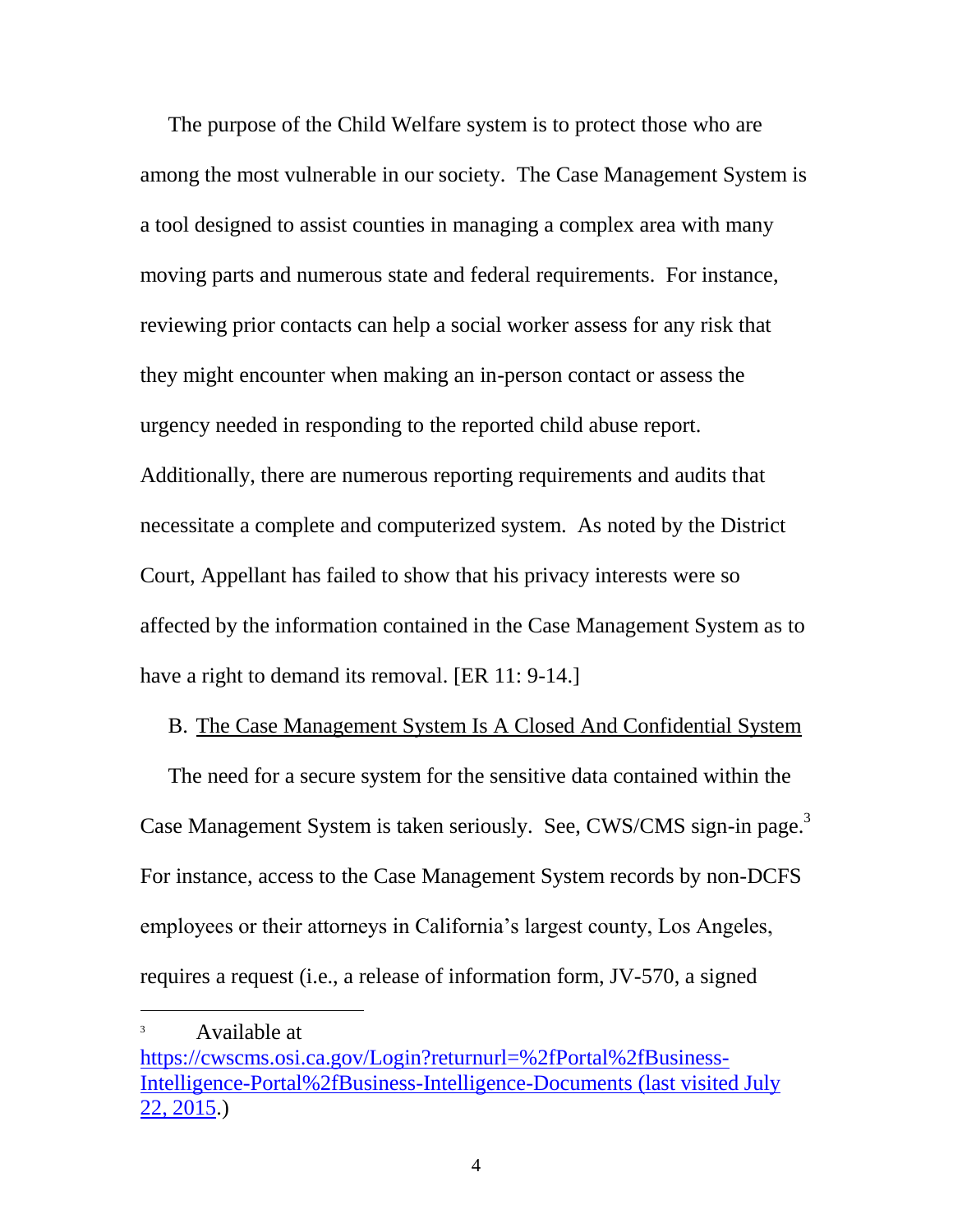DCFS 4389 with written request from agency or department, caregiver request, etc.) which must be filed with the appropriate department or person (e.g., the social worker's out-stationed attorney or supervising county counsel, Custodian of Records, etc.) assigned to oversee issues of confidentiality. In processing such a request, the social worker verifies with the County Counsel if the person making the request has a right to the requested information. If that requestor does not have the right to the requested information, or if the request is not in the best interest of the child, an objection to the request is filed. The social worker also documents the date, the name, title and agency of the requestor, the address and phone number of the requestor, the information requested, and the reason for the request. Los Angeles County DCFS, Child Welfare Policy Manual, 0500- 501.20 (July 1, 2014).<sup>4</sup>

The Legislature has provided limited statutorily specified access to information contained within the Case Management System, but there is no indication that the information is used in a stigmatizing manner, as is assumed by Appellant. See, Appellant's Opening Brief (AOB) at p. 19. For example, among those who may have access under California Penal Code

<sup>4</sup> Available at [http://policy.dcfs.lacounty.gov](http://policy.dcfs.lacounty.gov/) (last visited July 23,  $2015.$ )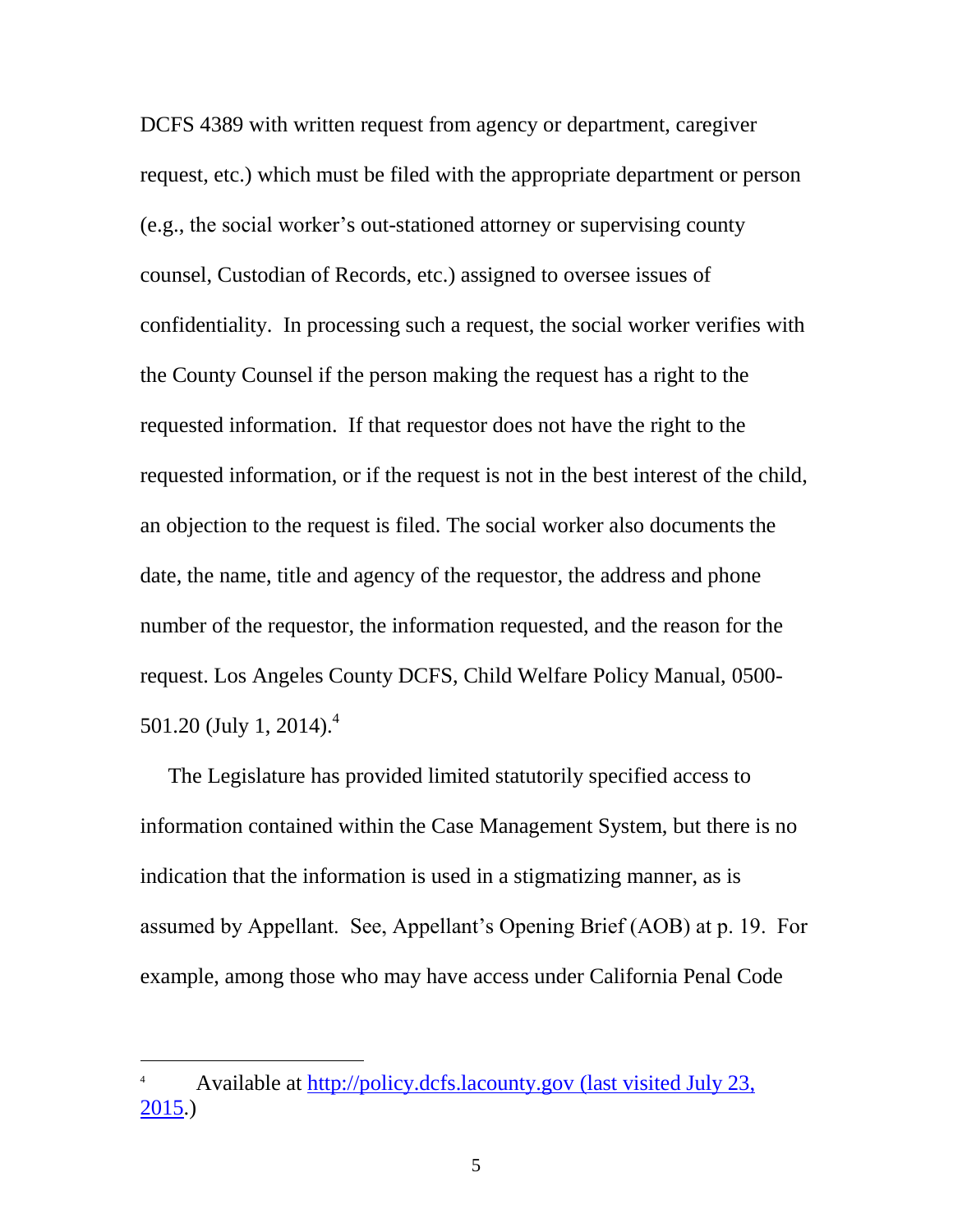section 11167.5, subdivision (b) are those treating abused children, such as multidisciplinary teams. Cal. Penal Code § 11167.5, subd. (b) (11).

While Appellant notes that California Welfare and Institutions Code section 827 provides access to certain enumerated persons, the purpose of that provision is "to provide for a limited exception to juvenile court record confidentiality to promote more effective communication among juvenile courts, family courts, law enforcement agencies, and schools to ensure the rehabilitation of juvenile criminal offenders as well as to lessen the potential for drug use, violence, other forms of delinquency, and child abuse." Calif. Welf. & Inst. Code  $\S 827$ , subd. (b)(1). The purpose of granting access to information is to aid in providing services and in investigations, not to stigmatize those individuals whose names appear in the information contained within the Case Management System.

C. The Information In The Case Management System Is Used For Investigatory And Case Management Purposes And Thus Does Not Stigmatize Those Whose Names Are Contained In The System

Appellant assumes that a history of child abuse reports can only have negative consequences for the alleged abuser.<sup>5</sup> But, for example, in a

Appellant refers to having his ethnicity raise his risk level in the Structured Decision Making Risk Assessment Tool, yet the California Structured Decision Making System Policy and Procedures Manual at pages 63-73 does not mention ethnic origin in the Family Risk Assessment section. In the Families Strengths and Needs assessment at pages 78 and 83 there is a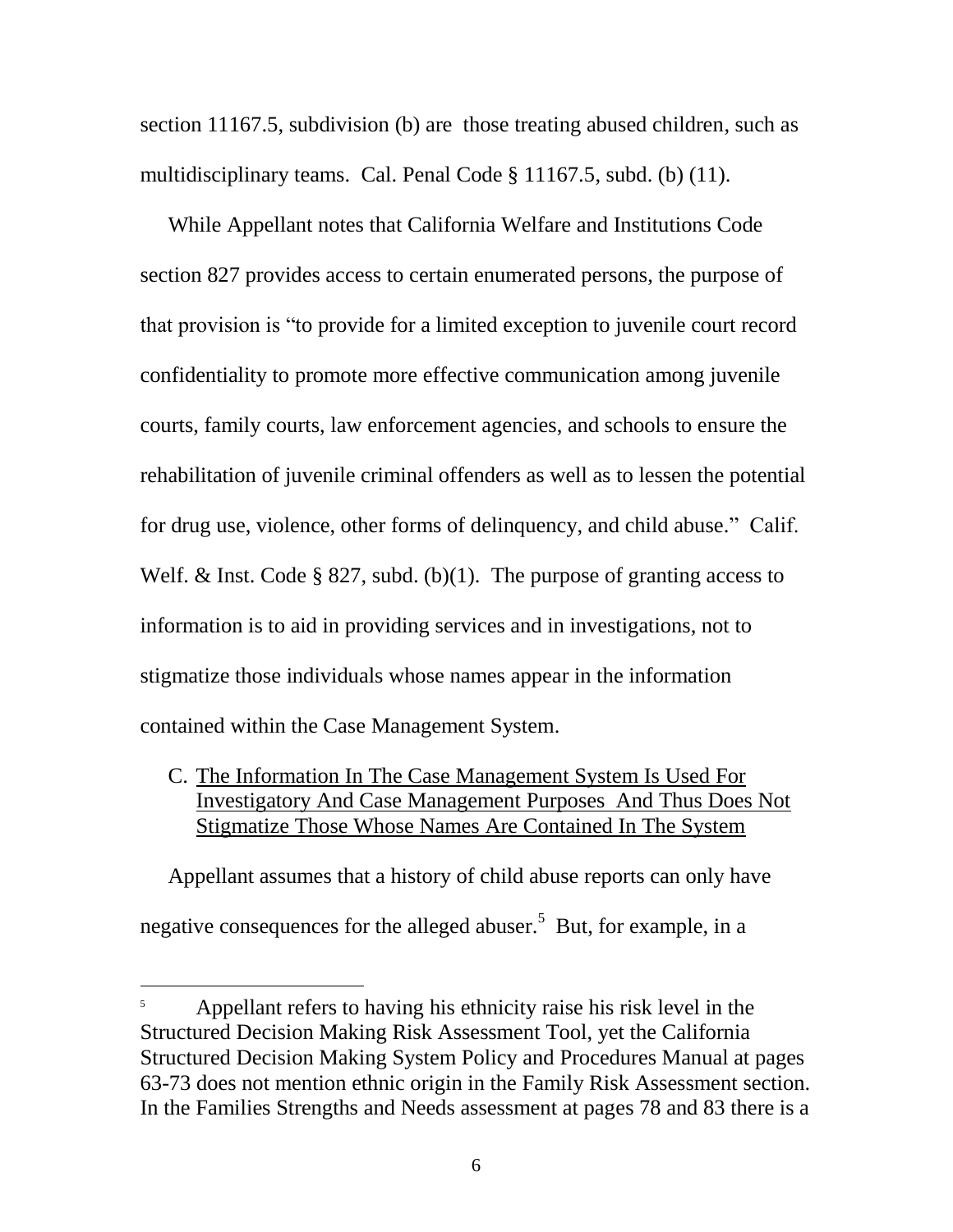contentious family custody case, or a case involving a punitive neighbor or other party, a social worker reviewing the prior child abuse reports might reasonably conclude that the alleged abuser is a victim of a vendetta, as demonstrated by numerous prior calls from the same source, or about the same alleged type of abuse, that were found not to be substantiated.

Appellant also argues that his inclusion in the Case Management System is stigmatizing because, with respect to adoption , Section 7901 Article 3 of California's Family Code permits a state receiving a child to obtain from a sending state such supporting or additional information as it may deem necessary under the circumstances to carry out the purpose and policy of the Interstate Compact on Placement of Children. (AOB at 35; Cal. Family Code § 7901). First, Appellant has not alleged that he has any plans to adopt, making any injury speculative. Second, to the extent Appellant's concern is that the law permits a substantiated determination to be provided to a receiving state in an adoption scenario, that information is available from the Child Abuse Index, not just from the Case Management System. The District Court correctly found that Appellant failed to show that his

Cultural Identity component that focuses on whether the caregiver's cultural identity is supportive or causes conflict. Available at [http://www.childsworld.ca.gov/res/pdf/SDM\\_Manual.pdf](http://www.childsworld.ca.gov/res/pdf/SDM_Manual.pdf) (last visited July 23, 2015.)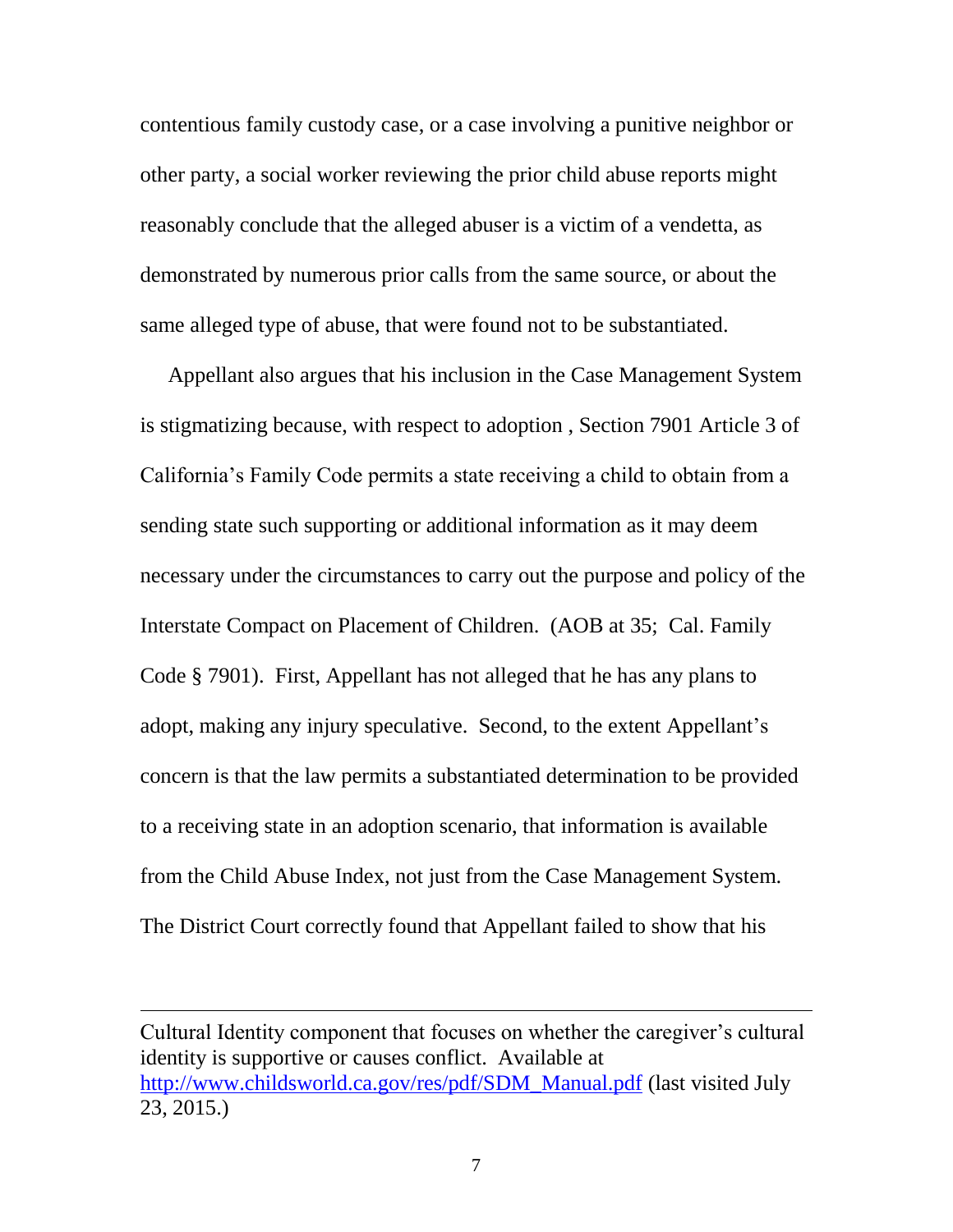privacy interests were so affected by the information contained in the Case Management System to have a right to demand its removal. [ER 13: 13-18.]

## D. The Material Contained In The Case Management System Does Not Stigmatize Those Mentioned In Its Files

Appellant also appears to complain that information about his relatives and other contacts is also contained in the Case Management System. AOB at 18-23. First, Appellant has no standing to complain about any information about other individuals contained in the Case Management System. Second, following Appellant's arguments to their logical conclusion would require a hearing for anyone whose name appears among the information contained in the Case Management System – something that is both unnecessary and unworkable. A 2012 report found that each month 31,500 cases are investigated and that 60,000 families per year receive services for the 100,000 children in out-of-home care. Child Welfare Services Automation Study, April 16, 2012 at p. I-3. Assuming an average of four contacts per case (a low estimate of two parents, one child, and one reporting party), that would mean some 378,000 investigations per year spread out over the 58 counties, with over 1.5 million contacts to be noticed. Given that the investigation of each case involves interviews with numerous contacts, under Appellant's scenario, a staggering number of persons would need to be notified and given a right to a hearing. *See generally*, Orange Cnty.

8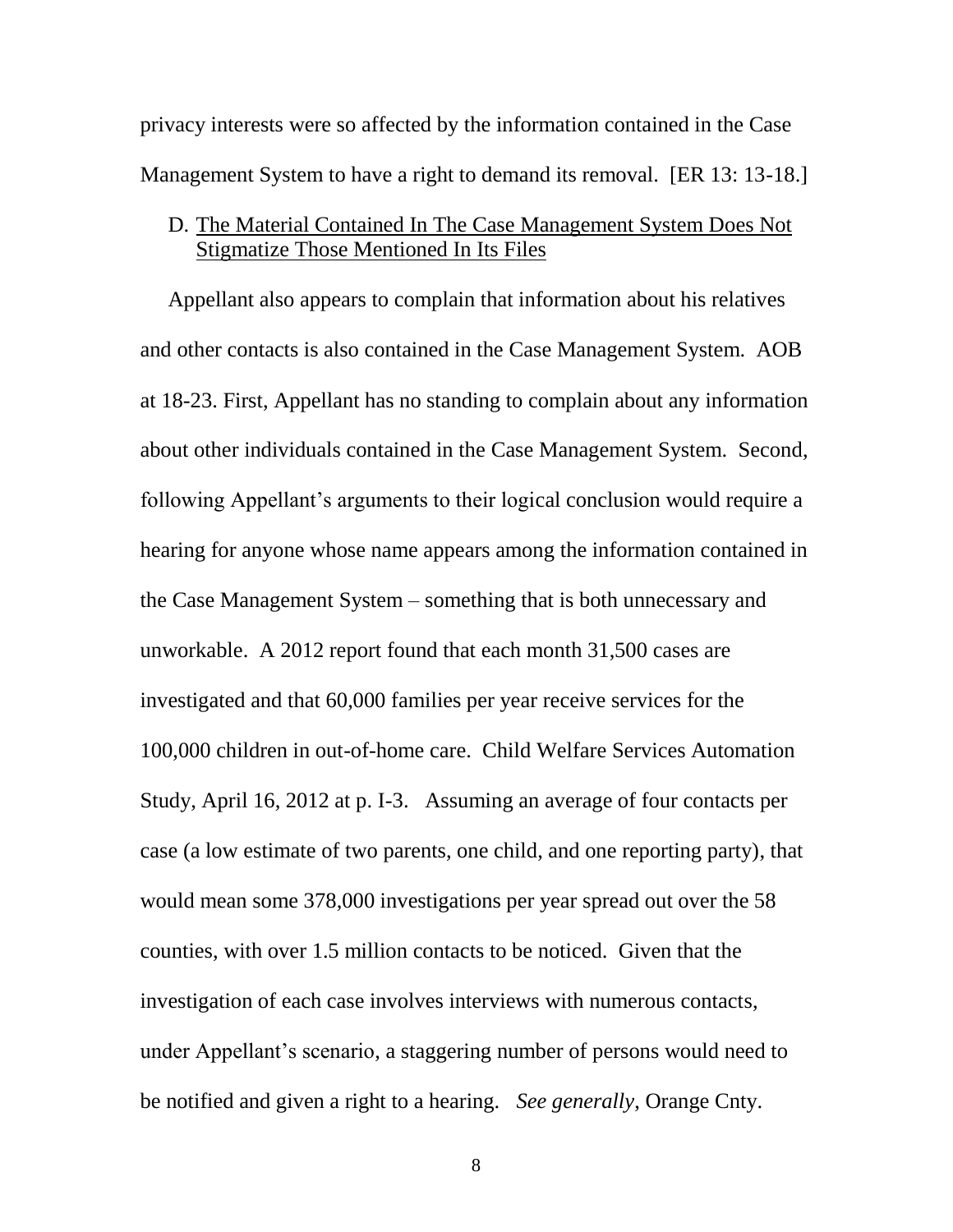Policy 0-0412 Abuse Investigation-Practices. Thus, following Appellant's argument to its logical conclusion would likely require tens of thousands of hearings each year regarding material in a system that is designed as an investigative and supportive tool to aid social workers in performing their case management duties.

#### **III. CONCLUSION**

Appellant – who was previously given notice that the child abuse allegations would be reported to the California Department of Justice for inclusion in the Child Abuse Index and was provided due process in challenging the Respondent County's determinations – now claims that the content of the Case Management System creates a stigma-plus injury that triggers due process hearing rights. Moreover, he has proffered an argument that, taken to its logical conclusion, would mean notifying each and every contact and giving them a right to hearing. But the Case Management System is not a stigmatizing index like the Child Abuse Index; it is a tool designed to aid social workers in providing services to those in need of services and protection. The Child Abuse Index assigns guilt in a manner that could prejudice someone for years to come; in stark contrast, the Case Management System simply provides a critical clearinghouse for information to be used by those compiling and accessing information in

9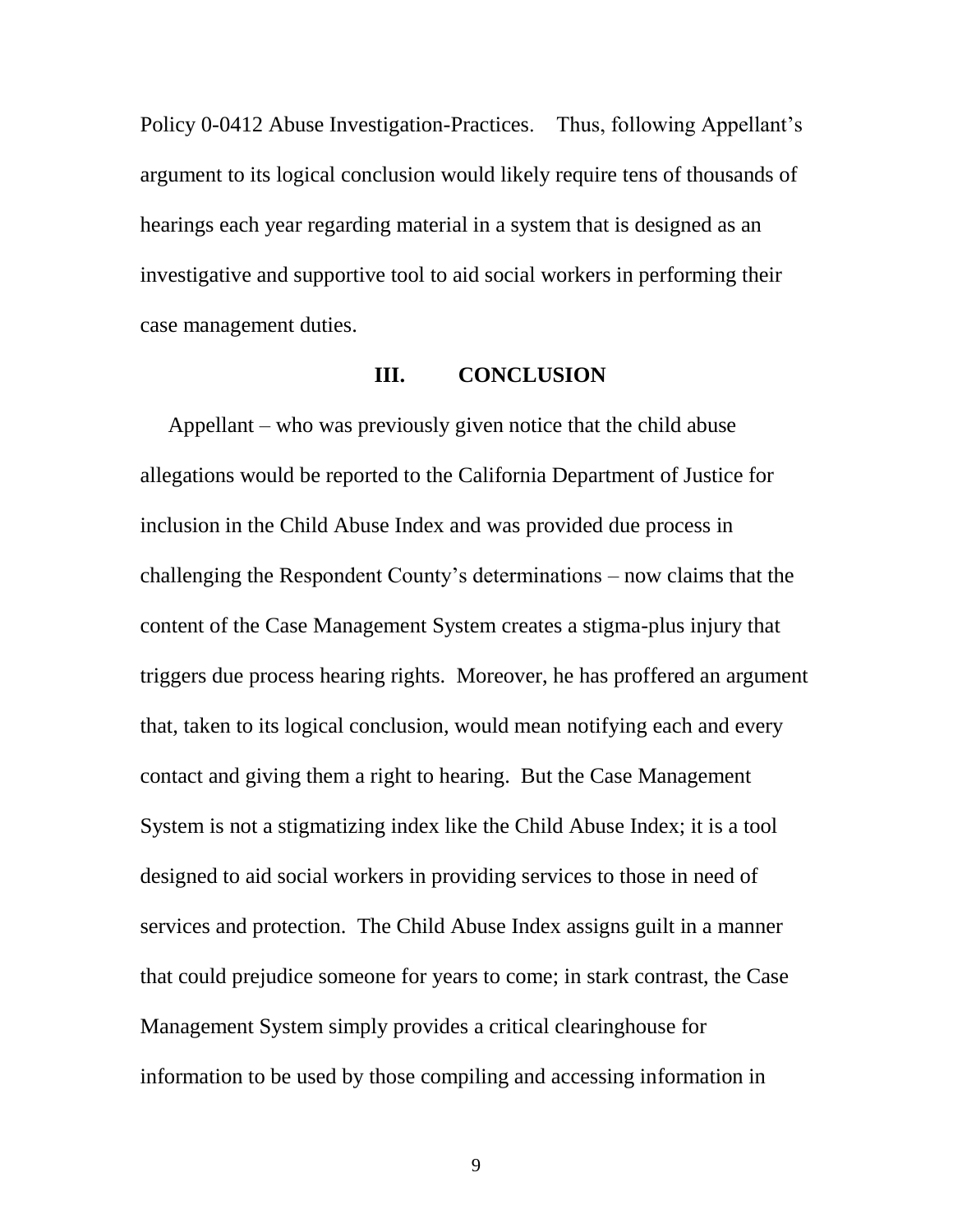child protection matters. Neither inclusion of an alleged abuser's name in that system, nor inclusion of the names of other persons input into the Case Management System during an investigation, constitute a stigma-plus injury that triggers a due process right to hearing.

Dated: July 29, 2015 Respectfully Submitted,

s/ Jennifer B. Henning

Jennifer B. Henning, SBN 193915

\_\_\_\_\_\_\_\_\_\_\_\_\_\_\_\_\_\_\_\_\_\_\_\_\_\_\_\_\_\_

Counsel for Amicus Curiae California State Association of Counties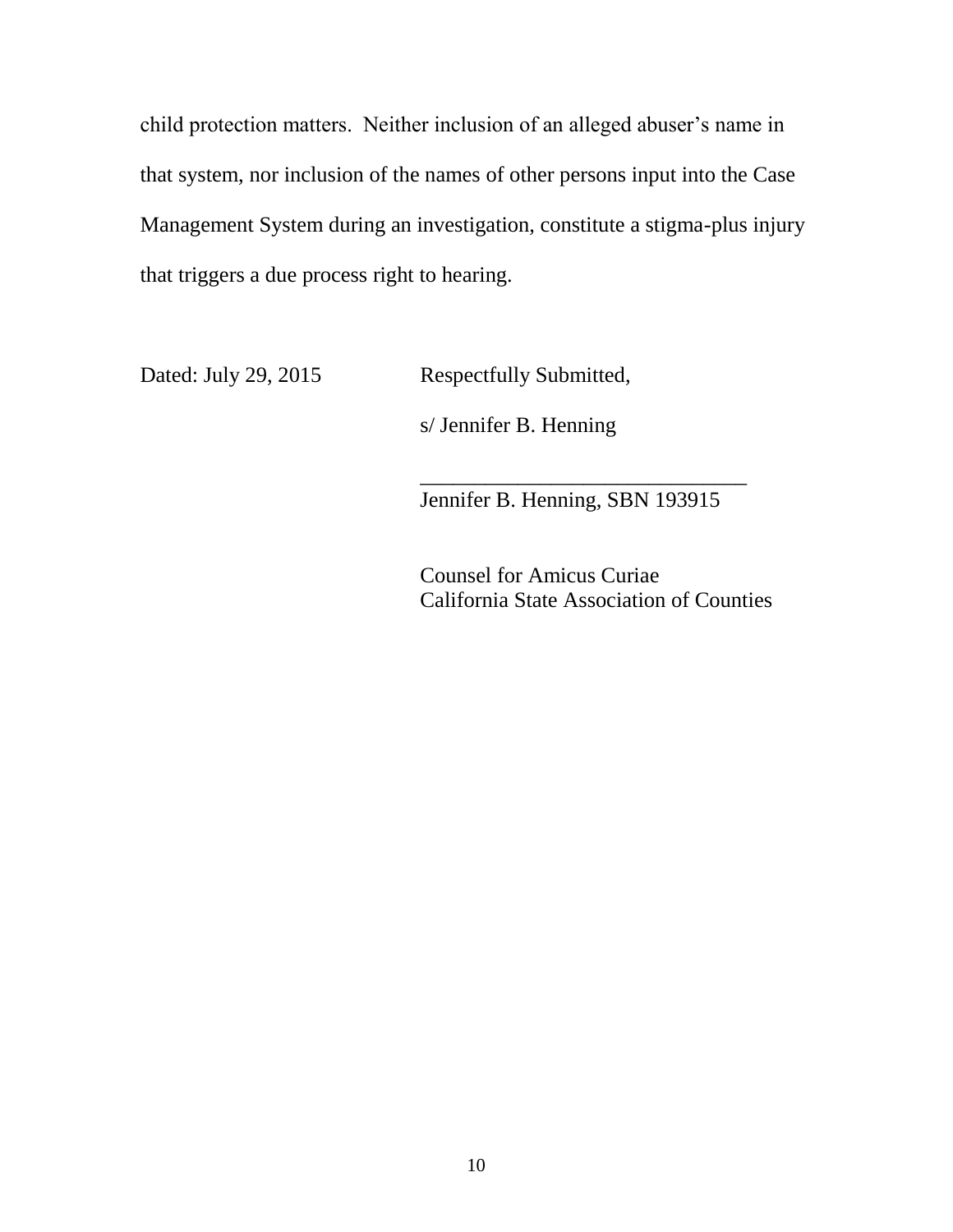## **CERTIFICATION OF COMPLIANCE**

I hereby certify that this brief has been prepared using proportionately double-spaced 13 point Times New Roman typeface in compliance with Fed. R. App. P.  $29-2(c)(2)$ . According to the "Word Count" feature in my Microsoft Word software, this brief contains 2,168 words.

I declare under penalty of perjury under the laws of the State of California that the foregoing is true and correct. Executed this 29th day of July, 2015 in Sacramento, California.

s/ Jennifer B. Henning

Jennifer B. Henning, SBN 193915 Counsel for Amicus Curiae California State Association of Counties

\_\_\_\_\_\_\_\_\_\_\_\_\_\_\_\_\_\_\_\_\_\_\_\_\_\_\_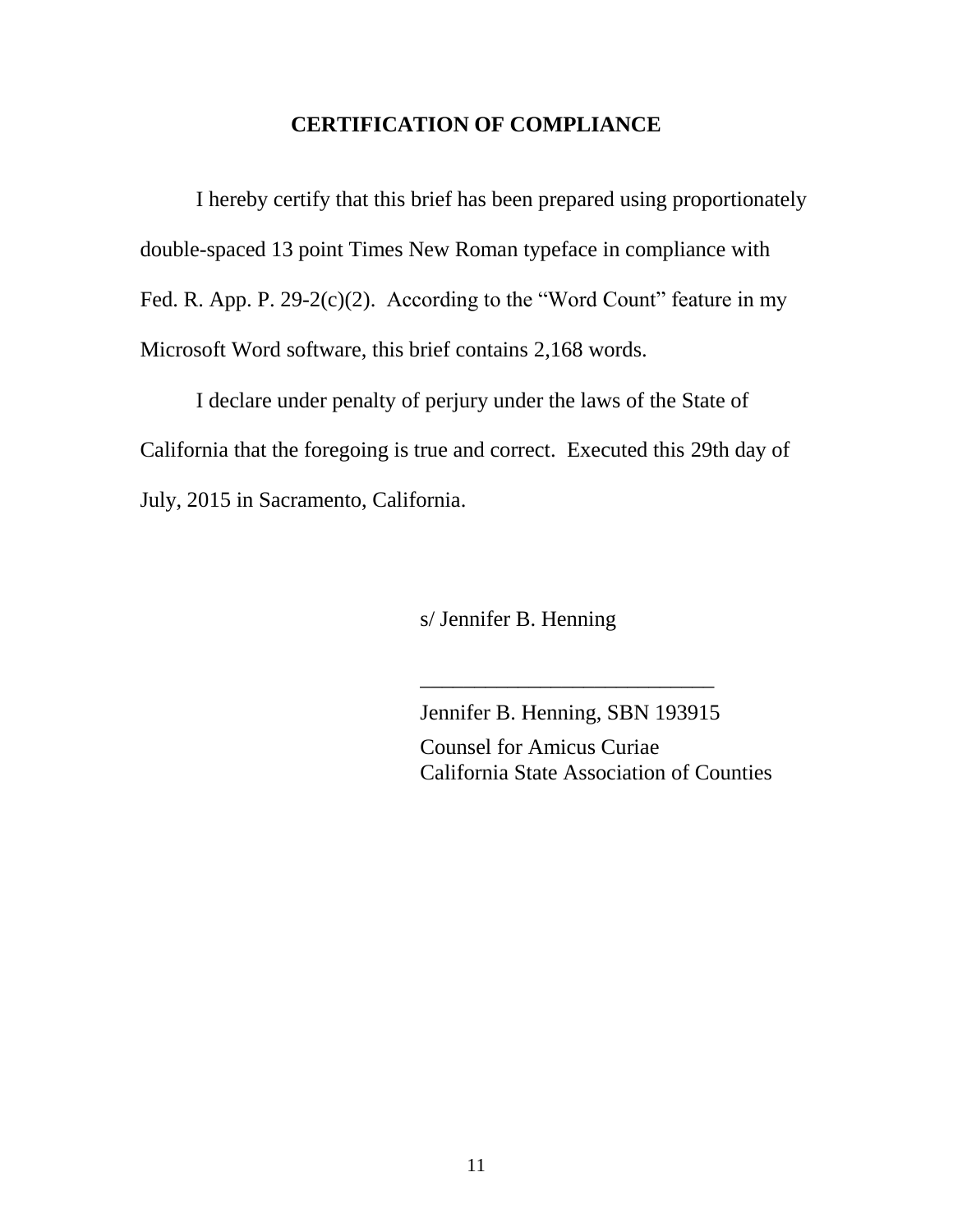# **STATEMENT OF RELATED CASES**

There are no related cases pending before this Court.

Dated: July 29, 2015 Respectfully Submitted,

s/ Jennifer B. Henning

Jennifer B. Henning, SBN 193915

\_\_\_\_\_\_\_\_\_\_\_\_\_\_\_\_\_\_\_\_\_\_\_\_\_\_\_\_\_\_

Counsel for Amicus Curiae California State Association of Counties